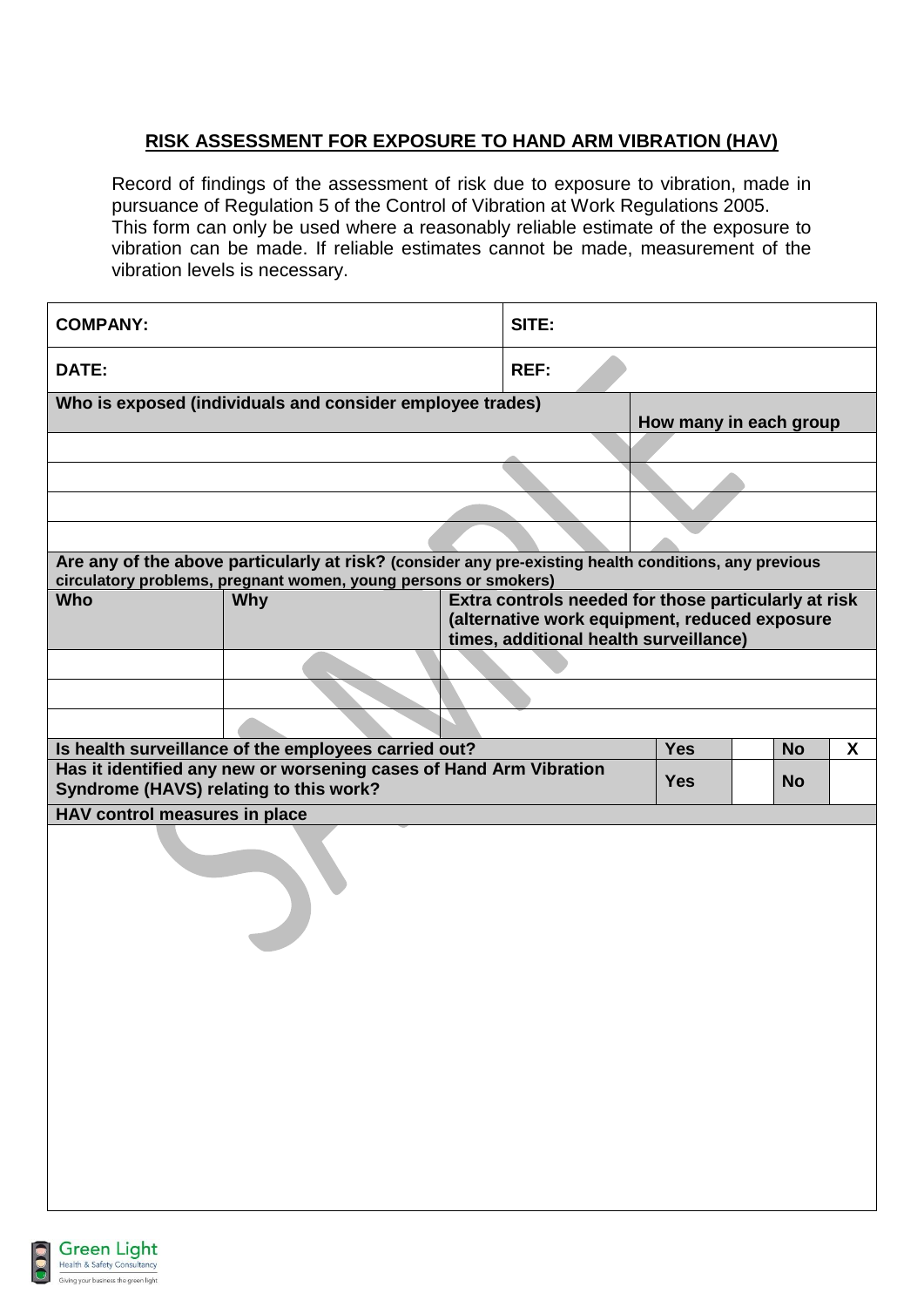**Vibration levels – Include all significant sources of HAV that the worker is exposed to in the working day (exposure times used should be 'trigger times' which is the amount of time the tool is handled whilst under load (trigger operated). The vibration calculator at the HSE web site can also be used if available.**

| Source of vibration | How is the vibration level<br>(magnitude) estimated?<br><b>Manufacturers data</b><br>1.<br>with equipment under<br>load<br><b>Manufacturers</b><br>2.<br>equipment manual<br>(double the figure if<br>from this source)<br><b>Appendix 2 example</b><br>3.<br><b>Technical</b><br>4.<br>measurement | <b>Estimated</b><br>vibration<br>magnitud<br>e<br>m/s <sup>2</sup> | <b>Total</b><br>length of<br>exposure<br>(Trigger<br>time)<br>during<br>working<br>day | <b>Point value</b><br>from table 1 |
|---------------------|-----------------------------------------------------------------------------------------------------------------------------------------------------------------------------------------------------------------------------------------------------------------------------------------------------|--------------------------------------------------------------------|----------------------------------------------------------------------------------------|------------------------------------|

| The drilling of holes is split into two operations (1) through timber and (2) through brickwork: |                    |       |      |                         |  |  |  |  |
|--------------------------------------------------------------------------------------------------|--------------------|-------|------|-------------------------|--|--|--|--|
| (1) timber:                                                                                      |                    |       |      |                         |  |  |  |  |
| DeWalt 24volt battery drill -                                                                    | Manufacturers data | 8.00  | 0.25 | 32                      |  |  |  |  |
| DC213KB                                                                                          |                    |       |      |                         |  |  |  |  |
| Makita 24volt battery drill -                                                                    | Manufacturers data | 2.50  | 0.25 | 3                       |  |  |  |  |
| BHR200SJE                                                                                        |                    |       |      |                         |  |  |  |  |
| Makita 18volt battery drill -                                                                    | Manufacturers data | 2.50  | 0.25 | 3                       |  |  |  |  |
| 6347DWAE                                                                                         |                    |       |      |                         |  |  |  |  |
| Makita 18volt battery drill -                                                                    | Manufacturers data | 2.50  | 0.25 | 3                       |  |  |  |  |
| BDF451RFE                                                                                        |                    |       |      |                         |  |  |  |  |
| Makita 110volt drill - 8419B                                                                     | Manufacturers data | 2.50  | 0.25 | 3                       |  |  |  |  |
|                                                                                                  |                    |       |      | 44 - total for<br>task  |  |  |  |  |
|                                                                                                  |                    |       |      |                         |  |  |  |  |
| (2) brickwork:                                                                                   |                    |       |      |                         |  |  |  |  |
| Makita 110volt SDS drill -                                                                       | Manufacturers data | 12.00 | 0.25 | 72                      |  |  |  |  |
| <b>HR2410X</b>                                                                                   |                    |       |      |                         |  |  |  |  |
| Makita 110volt breaker - HR3520                                                                  | Manufacturers data | 12.50 | 0.25 | 78                      |  |  |  |  |
|                                                                                                  |                    |       |      | 150 - total<br>for task |  |  |  |  |
|                                                                                                  |                    |       |      |                         |  |  |  |  |
|                                                                                                  |                    |       |      |                         |  |  |  |  |
|                                                                                                  |                    |       |      |                         |  |  |  |  |
| <b>Total point value</b>                                                                         |                    |       |      |                         |  |  |  |  |

The exposure action value (2.5 m/s2 A(8) ) is equal to a total point value of 100.

The exposure limit value (5 m/s2 A(8) ) is equal to a total point value of 400.

**Additional control measures required to reduce the points value to as low as reasonably practicable.**

**If the exposure limit value is exceeded, immediate steps must be taken to reduce the exposure before further work continues.**

Where the point value for the task is above 100 the exposure action value will be exceeded, therefore for these tasks the use of job rotation to share exposure between electricians is required. Ensure the use of tools is intermittent throughout the day and allow ample breaks to allow normal circulation to return. Operatives are to ensure the hands are exercised and kept warm to aid circulation between tool usages.

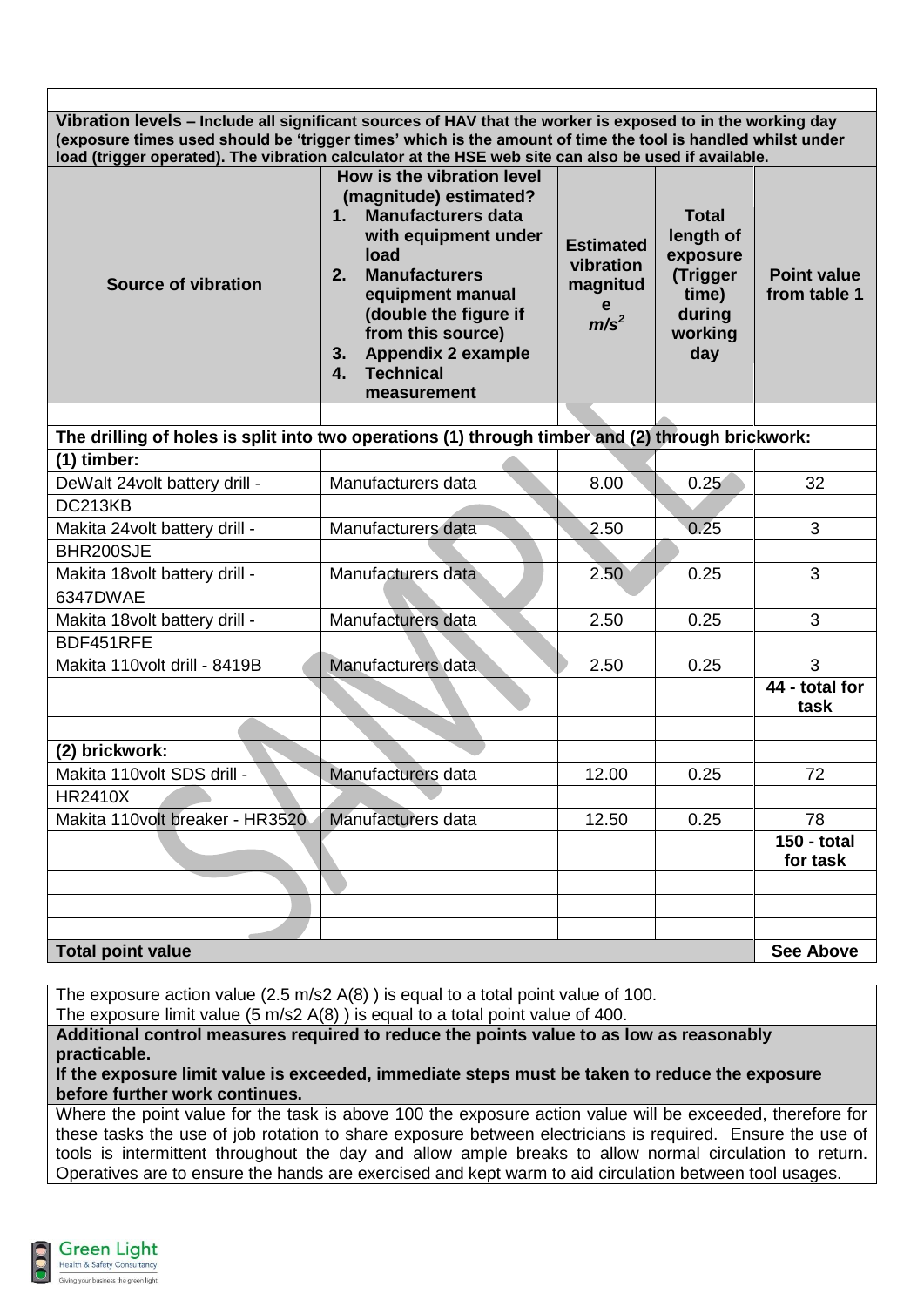| <b>Authorised Signature:</b> |  |
|------------------------------|--|
|------------------------------|--|

Print Name:

Position:

Date:

## **Reviewing Procedures:**

Should any of our standard working practices change significantly and/or new regulations and legislation come into force then this document will be reviewed and altered accordingly to take into account those changes.



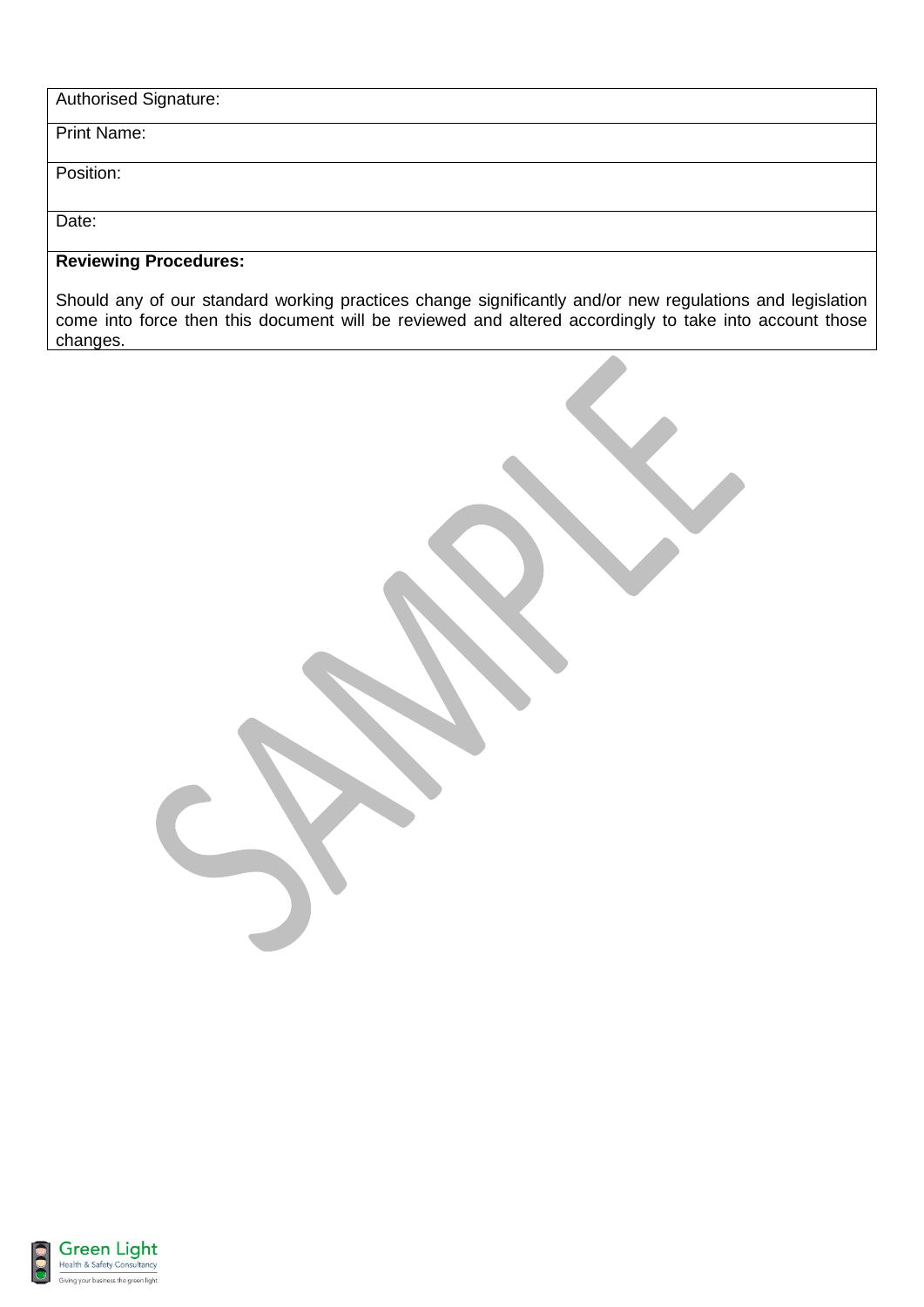| Table 1 (Exposure point values)   |                                                            |                         |                         |                         |                                  |                                  |            |                         |            |             |
|-----------------------------------|------------------------------------------------------------|-------------------------|-------------------------|-------------------------|----------------------------------|----------------------------------|------------|-------------------------|------------|-------------|
| <b>Estimated</b>                  | Total length of exposure (Trigger time) during working day |                         |                         |                         |                                  |                                  |            |                         |            |             |
| vibration<br>magnitude<br>$m/s^2$ | 15 min                                                     | <b>30 min</b>           | 1 hour                  | $\overline{2}$<br>hours | $\overline{\mathbf{3}}$<br>hours | $\overline{\mathbf{4}}$<br>hours | 5<br>hours | $6\phantom{1}$<br>hours | 8<br>hours | 10<br>hours |
| 40                                | 800                                                        |                         |                         |                         |                                  |                                  |            |                         |            |             |
| 30                                | 450                                                        | 900                     |                         |                         |                                  |                                  |            |                         |            |             |
| 25                                | 315                                                        | 625                     | 1250                    |                         |                                  |                                  |            |                         |            |             |
| 20                                | 200                                                        | 400                     | 800                     |                         |                                  |                                  |            |                         |            |             |
| 19                                | 180                                                        | 360                     | 720                     | 1450                    |                                  |                                  |            |                         |            |             |
| 18                                | 160                                                        | 325                     | 650                     | 1300                    |                                  |                                  |            |                         |            |             |
| 17                                | 145                                                        | 290                     | 580                     | 1150                    |                                  |                                  |            |                         |            |             |
| 16                                | 130                                                        | 255                     | 510                     | 1000                    |                                  |                                  |            |                         |            |             |
| 15                                | 115                                                        | 225                     | 450                     | 900                     | 1350                             |                                  |            |                         |            |             |
| 14                                | 98                                                         | 195                     | 390                     | 785                     | 1200                             |                                  |            |                         |            |             |
| 13                                | 85                                                         | 170                     | 1340                    | 675                     | 1000                             | 1350                             |            |                         |            |             |
| 12                                | 72                                                         | 145                     | 290                     | 575                     | 865                              | 1150                             | 1450       |                         |            |             |
| 11                                | 61                                                         | 120                     | 240                     | 485                     | 725                              | 970                              | 1200       | 1450                    |            |             |
| 10                                | 50                                                         | 100                     | 200                     | 400                     | 600                              | 800                              | 1000       | 1200                    |            |             |
| 9                                 | 41                                                         | 81                      | 160                     | 325                     | 485                              | 650                              | 810        | 970                     | 1300       |             |
| 8                                 | 32                                                         | 64                      | 130                     | 255                     | 385                              | 510                              | 640        | 770                     | 1000       | 1200        |
| 7                                 | 25                                                         | 49                      | 98                      | 195                     | 295                              | 390                              | 490        | 690                     | 785        | 865         |
| $6\phantom{1}$                    | 18                                                         | 36                      | 72                      | 145                     | 215                              | 290                              | 360        | 430                     | 575        | 720         |
| 5.5                               | 15                                                         | 30                      | 61                      | 120                     | 180                              | 240                              | 305        | 365                     | 485        | 605         |
| 5                                 | 13                                                         | 25                      | 50                      | 100                     | 150                              | 200                              | 250        | 300                     | 400        | 500         |
| 4.5                               | 10                                                         | 20                      | 41                      | 81                      | 120                              | 160                              | 205        | 245                     | 325        | 405         |
| $\overline{\mathbf{4}}$           | 8                                                          | 16                      | 32                      | 64                      | 96                               | 130                              | 160        | 190                     | 255        | 320         |
| 3.5                               | $6\phantom{1}$                                             | 12                      | 25                      | 49                      | 74                               | 98                               | 125        | 145                     | 195        | 245         |
| $\mathbf{3}$                      | 5 <sup>5</sup>                                             | 9                       | 18                      | 36                      | 54                               | 72                               | 90         | 110                     | 145        | 180         |
| 2.5                               | 3 <sup>1</sup>                                             | $6\phantom{1}$          | 13                      | 25                      | 38                               | 50                               | 63         | 75                      | 100        | 125         |
| 2 <sup>1</sup>                    | $\mathbf{2}$                                               | $\overline{\mathbf{4}}$ | 8                       | 16                      | 24                               | 32                               | 40         | 48                      | 64         | 80          |
| 1.5                               | $\mathbf 1$                                                | $\mathbf{2}$            | $5\phantom{.0}$         | $\boldsymbol{9}$        | 14                               | 18                               | 23         | 27                      | 36         | 45          |
| $\mathbf 1$                       | $\mathbf{1}$                                               | $\mathbf{1}$            | $\overline{\mathbf{2}}$ | $\overline{\mathbf{4}}$ | $6\phantom{a}$                   | 8                                | 10         | 12                      | 16         | 20          |

**Key**



 $=$  Above limit Value  $\qquad \qquad \qquad$   $\qquad \qquad$   $=$  Likely to be above limit value = Above action value  $\qquad \qquad$  = Likely to be above action value

= Below action value